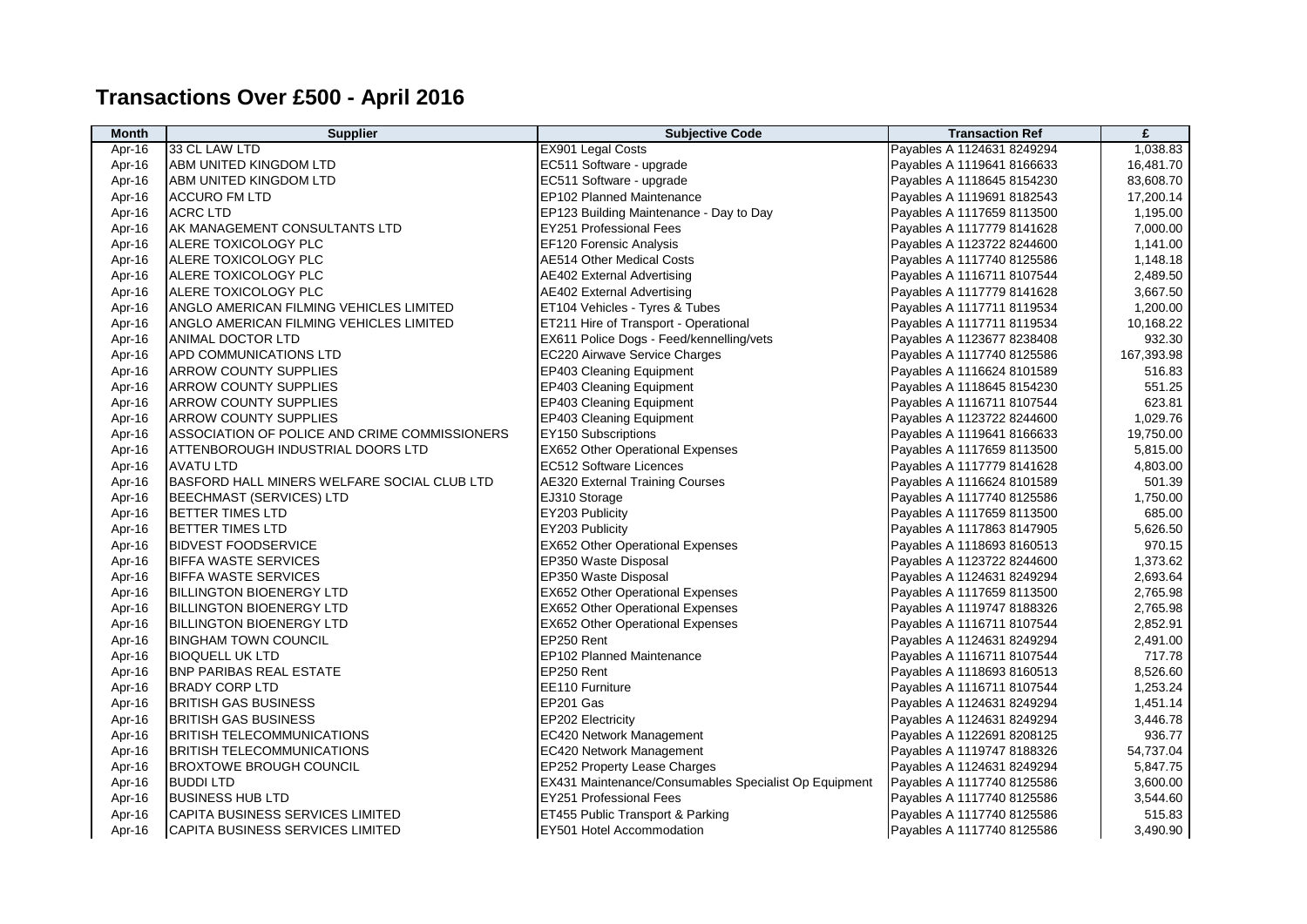Apr-16 CAPITA BUSINESS SERVICES LIMITED **EXAMPLE 1999** EX251 Professional Fees<br>Apr-16 CAPITA BUSINESS SERVICES LIMITED **EXAMPLE 1211** EC511 Software - upgrade Apr-16 CAPITA BUSINESS SERVICES LIMITED **EC511 Software - upgrade** Apr-16 CELL FBRITE UK I TD Apr-16 |CELLEBRITE UK LTD |EC512 Software Licences 3,840.00 Apr-16 CENTRAL (HIGH RISE) LTD EP123 Building Maintenance - Day to Day Apr-16 CENTRAL (HIGH RISE) LTD CALL EP123 Building Maintenance - Day to Day<br>Apr-16 CERTAS ENERGY UK LTD CALL EP203 Heating Fuel Oil Apr-16 CERTAS ENERGY UK LTD<br>Apr-16 CERTAS ENERGY UK LTD Apr-16 CERTAS ENERGY UK LTD EX652 Other Operational Expenses<br>Apr-16 CIPFA BUSINESS I TD Apr-16 CIPFA BUSINESS LTD EY510 Subsistence Payables A 1118693 8160513 525.00 Apr-16 CITY PRESS LEEDS LTD EC501 Hardware - purchase Apr-16 COLLEGE OF POLICING Apr-16 AE320 External Training Courses Apr-16 COLLEGE OF POLICING And AE320 External Training Courses Apr-16 COMPUTRAD (EUROPE) LTD EC501 Hardware - purchase Payables A 1123621 822501 8225692 1,600.0000 1,600.000<br>Apr-16 COPYPRICE I TD Apr-16 COPYPRICE LTD EP105 Planned PPM Contract Payables A 1117740 8125586 1,500.00 Apr-16 CORONA ENERGY EP201 Gas Payables A 1117863 8147905 19,156.62 Apr-16 CPL DISTRIBUTION LTD<br>Apr-16 CPOSA 2010 CPOSA Apr-16 CPOSA **EX240 Insurance ACPO/Supers Legal Protection** Apr-16 CREATIVE FLAVOURS Notes that the second that the CONTRACT Catering Payables A 1117779 8141628 1,035.00 Apr-16 CREATIVE FLAVOURS EO110 Contract Catering Payables A 1122617 8195513 1,035.00 Apr-16 CREATIVE FLAVOURS EXAMPLE 20110 Contract Catering Apr-16 CROWN LIFT TRUCKS LTD AF320 External Training Courses Apr-16 DACOLL GROUP LTD EJ801 PNC Costs Payables A 1118645 8154230 23,895.00 Apr-16 DACOLL GROUP LTD<br>Apr-16 DERRY BUILDING SERVICES A 111 111864 815424 815424 81545 815446 815424 Apr-16 DERRY BUILDING SERVICES Apr-16 DISTRACTION AGENCY LTD EY251 Professional Fees<br>Apr-16 DOCLIMATION SOFTWARE LTD EC512 Software Licences Apr-16 DOCUMATION SOFTWARE LTD Apr-16 DR MARY MATHIAS ES140 Doctors Statements Payables A 1118693 8160513 792.00 Apr-16 DR MD WILLIAMS ES140 Doctors Statements Payables A 1118693 8160513 1,300.00 Apr-16 DR RALPH SAMPSON Apr-16 AE514 Other Medical Costs Apr-16 DR RDG MALCOMSON EF110 Pathologists Fees<br>Apr-16 FAST MIDLANDS RFCA 11246 1,500 Represent REP250 Rent Apr-16 EAST MIDLANDS RFCA EP250 Rent Payables A 1118693 8160513 1,000.00 Apr-16 EDF ENERGY CUSTOMERS PLC EP202 Electricity Apr-16 **ELLIOTT GROUP LTD** EP251 Hire of Rooms/Premises Apr-16 ENVIROENERGY (NOTTINGHAM) LTD EP205 Water Services / Rates Apr-16 ENVIRONMENTAL SCIENTIFICS GROUP LIMITED EF120 Forensic Analysis<br>Apr-16 ENVIRONMENTAL SCIENTIFICS GROUP LIMITED EF120 Forensic Analysis **ENVIRONMENTAL SCIENTIFICS GROUP LIMITED** Apr-16 EPPERSTONE RIFLE RANGE EP202 Electricity Apr-16 EVERYTHING EVERYWHERE LTD EC130 Mobile Phone Call Charges & Contract Cost Apr-16 EVERYTHING EVERYWHERE LTD EC130 Mobile Phone Call Charges & Contract Cost Apr-16 EXPERIAN LTD<br>
Apr-16 EXTREMUS DOG TRAINING LTD EX610 Police Doas - purchase **EXTREMUS DOG TRAINING LTD** Apr-16 EXTREMUS DOG TRAINING LTD **EX610 Police Dogs - purchase** Apr-16 FAIRACRE SERVICES ERRICLES EP123 Building Maintenance - Day to Day Apr-16 **FORENSIC VIDEO SERVICES LTD** ER103 Video / Audio Tapes, CDs & DVDs Apr-16 G S MAHAL & CO LTD **EU111** Clothing & Uniforms Apr-16 G2 RECRUITMENT SOLUTIONS LTD Annual AE110 Agency / Temp Staff Apr-16 G2 RECRUITMENT SOLUTIONS LTD Annual AE110 Agency / Temp Staff

**EX240 Insurance ACPO/Supers Legal Protection** 

| Payables A 1117711 8119534 | 5,770.00   |
|----------------------------|------------|
| Payables A 1117740 8125586 | 113,972.00 |
| Payables A 1116624 8101589 | 3,840.00   |
| Payables A 1119691 8182543 | 2,053.00   |
| Payables A 1117711 8119534 | 2,465.00   |
| Payables A 1117659 8113500 | 601.20     |
| Payables A 1117740 8125586 | 945.24     |
| Payables A 1118693 8160513 | 525.00     |
| Payables A 1116624 8101589 | 699.53     |
| Payables A 1123621 8225592 | 500.00     |
| Payables A 1116624 8101589 | 1,650.00   |
| Payables A 1123621 8225592 | 1,600.00   |
| Payables A 1117740 8125586 | 1,500.00   |
| Payables A 1117863 8147905 | 19,156.62  |
| Payables A 1118645 8154230 | 881.10     |
| Payables A 1118645 8154230 | 3,963.63   |
| Payables A 1118693 8160513 | 7,927.26   |
| Payables A 1117779 8141628 | 1,035.00   |
| Payables A 1122617 8195513 | 1,035.00   |
| Payables A 1123722 8244600 | 1,086.50   |
| Payables A 1119651 8171376 | 725.00     |
| Payables A 1118645 8154230 | 23,895.00  |
| Payables A 1118645 8154230 | 32,965.00  |
| Payables A 1124631 8249294 | 3,190.00   |
| Payables A 1118693 8160513 | 609.69     |
| Payables A 1119747 8188326 | 801.92     |
| Payables A 1118693 8160513 | 792.00     |
| Payables A 1118693 8160513 | 1,300.00   |
| Payables A 1117863 8147905 | 1,427.55   |
| Payables A 1124631 8249294 | 4,500.00   |
| Payables A 1118693 8160513 | 1,000.00   |
| Payables A 1122691 8208125 | 44,490.51  |
| Payables A 1122691 8208125 | 608.00     |
| Payables A 1119641 8166633 | 6,087.51   |
| Payables A 1119641 8166633 | 5,454.36   |
| Payables A 1117740 8125586 | 5,986.28   |
| Payables A 1118693 8160513 | 909.48     |
| Payables A 1119747 8188326 | 2,444.89   |
| Payables A 1117740 8125586 | 8,752.09   |
| Payables A 1117779 8141628 | 15,970.00  |
| Payables A 1116711 8107544 | 650.00     |
| Payables A 1119641 8166633 | 650.00     |
| Payables A 1123722 8244600 | 1,009.10   |
| Payables A 1116624 8101589 | 2,716.00   |
| Payables A 1122691 8208125 | 900.00     |
| Payables A 1116624 8101589 | 1,000.00   |
| Pavables A 1117659 8113500 | 2.000.00   |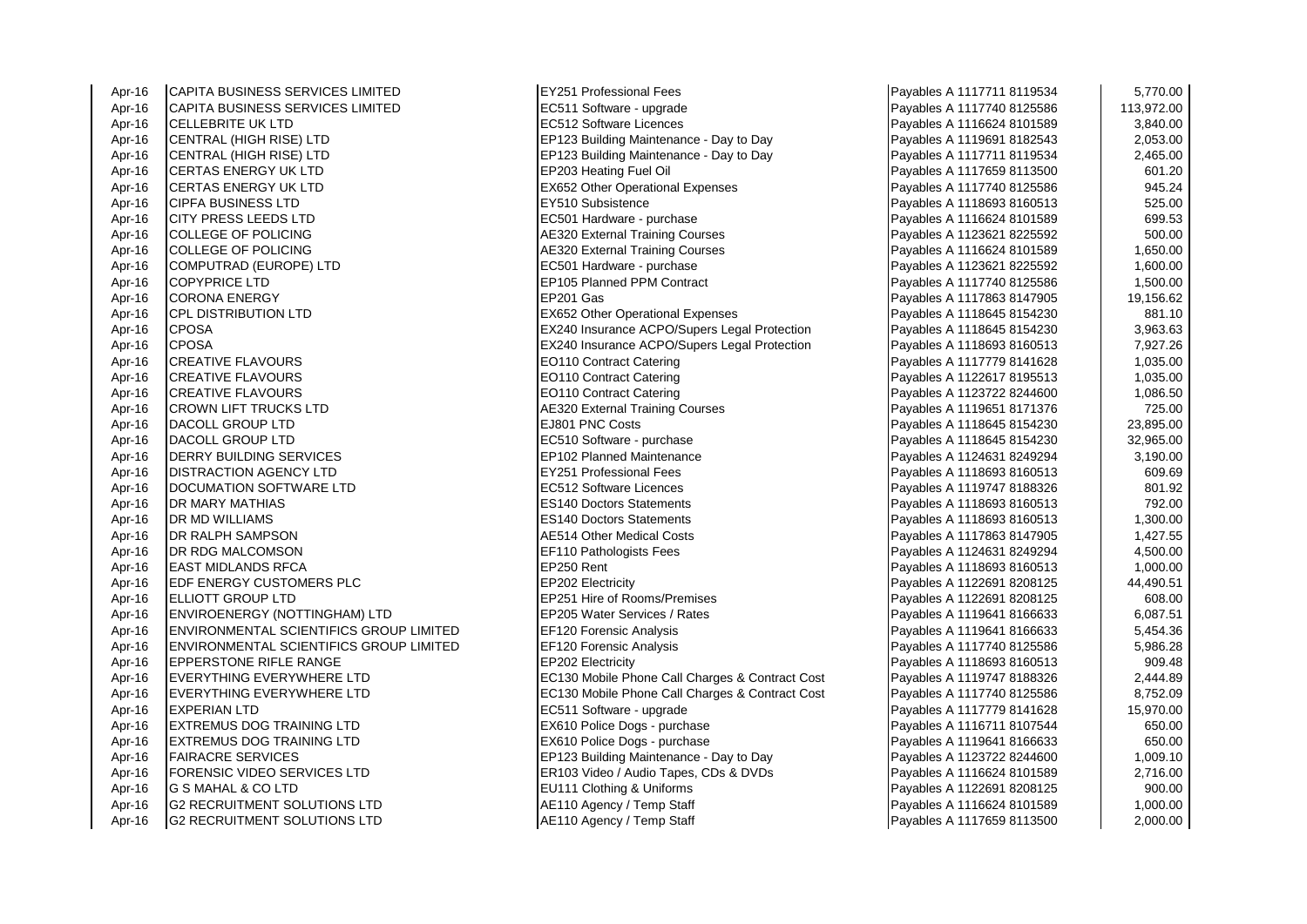| Apr-16 | <b>IG2 RECRUITMENT SOLUTIONS LTD</b>           | AE110 Agency / Temp Staff                        | Payables A 1119747 8188326 | 2,500.00   |
|--------|------------------------------------------------|--------------------------------------------------|----------------------------|------------|
| Apr-16 | <b>G2 RECRUITMENT SOLUTIONS LTD</b>            | AE110 Agency / Temp Staff                        | Payables A 1116711 8107544 | 8,710.00   |
| Apr-16 | <b>G2 RECRUITMENT SOLUTIONS LTD</b>            | AE110 Agency / Temp Staff                        | Payables A 1122691 8208125 | 11,800.00  |
| Apr-16 | <b>G2 RECRUITMENT SOLUTIONS LTD</b>            | AE110 Agency / Temp Staff                        | Payables A 1123722 8244600 | 13,565.00  |
| Apr-16 | <b>G2 RECRUITMENT SOLUTIONS LTD</b>            | AE110 Agency / Temp Staff                        | Payables A 1118693 8160513 | 19,110.00  |
| Apr-16 | G4S FORENSIC AND MEDICAL SERVICES (UK) LTD     | ES110 Police Surgeons / Clinicians               | Payables A 1124631 8249294 | 104,470.50 |
| Apr-16 | GEO HANSON & SONS HUCKNALL LTD                 | EP123 Building Maintenance - Day to Day          | Payables A 1118693 8160513 | 6,201.59   |
| Apr-16 | <b>HARVEST ENERGY LTD</b>                      | ET191 Diesel                                     | Payables A 1118645 8154230 | 12,338.76  |
| Apr-16 | HARVEST ENERGY LTD                             | ET191 Diesel                                     | Payables A 1116624 8101589 | 12,504.67  |
| Apr-16 | HARVEST ENERGY LTD                             | ET191 Diesel                                     | Payables A 1123621 8225592 | 23,785.44  |
| Apr-16 | HAYS SPECIALIST RECRUITMENT LTD                | AE110 Agency / Temp Staff                        | Payables A 1117659 8113500 | 774.92     |
| Apr-16 | HAYS SPECIALIST RECRUITMENT LTD                | AE110 Agency / Temp Staff                        | Payables A 1123722 8244600 | 774.92     |
| Apr-16 | <b>HAYS SPECIALIST RECRUITMENT LTD</b>         | AE110 Agency / Temp Staff                        | Payables A 1118693 8160513 | 1,743.57   |
| Apr-16 | <b>HMCTS</b>                                   | <b>AE320 External Training Courses</b>           | Payables A 1123621 8225592 | 840.00     |
| Apr-16 | <b>HMCTS</b>                                   | <b>EX910 Court Fees</b>                          | Payables A 1123621 8225592 | 6,355.00   |
| Apr-16 | <b>HOME OFFICE</b>                             | <b>EF130 Electronic Forensics</b>                | Payables A 1117863 8147905 | 60,622.25  |
| Apr-16 | <b>HUTCHISON 3G LIMITED</b>                    | EC160 Other Voice & Data                         | Payables A 1124631 8249294 | 763.45     |
| Apr-16 | HYUNDAI MOTOR UK LIMITED                       | EY510 Subsistence                                | Payables A 1117779 8141628 | 12,677.00  |
| Apr-16 | IMAGINE INFLATABLES LTD                        | <b>EY101 Corporate Hospitality</b>               | Payables A 1117659 8113500 | 775.00     |
| Apr-16 | INDEPENDENT PARTS AND SERVICE LTD              | EP123 Building Maintenance - Day to Day          | Payables A 1119641 8166633 | 736.45     |
| Apr-16 | INDUSTRIAL AND ORGANISATIONAL HEALTH           | <b>ES140 Doctors Statements</b>                  | Payables A 1119691 8182543 | 789.27     |
| Apr-16 | INSIGHT DIRECT (UK) LTD                        | <b>EC410 Network Services</b>                    | Payables A 1117779 8141628 | 1,400.00   |
| Apr-16 | <b>J P FRENCH ASSOCIATES</b>                   | <b>EF120 Forensic Analysis</b>                   | Payables A 1117659 8113500 | 3,000.00   |
| Apr-16 | JOSEPH MERRIT GROUP PLC                        | ET211 Hire of Transport - Operational            | Payables A 1122649 8201966 | 1,495.00   |
| Apr-16 | <b>KEY FORENSIC SERVICES LTD</b>               | <b>EF120 Forensic Analysis</b>                   | Payables A 1118645 8154230 | 6,572.66   |
| Apr-16 | <b>I</b> KEY FORENSIC SERVICES LTD             | <b>EF120 Forensic Analysis</b>                   | Payables A 1116624 8101589 | 25,054.22  |
| Apr-16 | KIER BUSINESS SERVICES LTD                     | <b>EY251 Professional Fees</b>                   | Payables A 1118645 8154230 | 8,975.00   |
| Apr-16 | KUSTOM GARAGE EQUIPMENT LTD                    | AS110 Police Staff - Basic Pay                   | Payables A 1116711 8107544 | 4,356.00   |
| Apr-16 | <b>LAMBERT SMITH HAMPTON LTD</b>               | <b>EY250 Consultants Fees</b>                    | Payables A 1118645 8154230 | 5,240.25   |
| Apr-16 | LEDGALE LTD                                    | <b>EY251 Professional Fees</b>                   | Payables A 1117659 8113500 | 1,500.00   |
| Apr-16 | LEDGALE LTD                                    | <b>EY250 Consultants Fees</b>                    | Payables A 1123621 8225592 | 4,800.00   |
| Apr-16 | LGC LTD                                        | EF120 Forensic Analysis                          | Payables A 1117740 8125586 | 3,071.38   |
| Apr-16 | LGC LTD                                        | <b>EF120 Forensic Analysis</b>                   | Payables A 1119651 8171376 | 3,108.72   |
| Apr-16 | <b>LGC LTD</b>                                 | EF150 DNA Sampling                               | Payables A 1117740 8125586 | 9,233.44   |
| Apr-16 | LIFT & ENGINEERING SERVICES LTD                | EP501 Fixtures & Fittings                        | Payables A 1117779 8141628 | 534.64     |
| Apr-16 | LIFT & ENGINEERING SERVICES LTD                | EP501 Fixtures & Fittings                        | Payables A 1117740 8125586 | 799.60     |
| Apr-16 | LYRECO OFFICE PRODUCTS                         | <b>ER101 Stationery &amp; Office Consumables</b> | Payables A 1117779 8141628 | 513.80     |
| Apr-16 | LYRECO OFFICE PRODUCTS                         | ER101 Stationery & Office Consumables            | Payables A 1123621 8225592 | 866.69     |
| Apr-16 | LYRECO OFFICE PRODUCTS                         | ER101 Stationery & Office Consumables            | Payables A 1118645 8154230 | 1,207.21   |
| Apr-16 | <b>MACOI LTD</b>                               | EE110 Furniture                                  | Payables A 1119641 8166633 | 596.50     |
| Apr-16 | <b>MACOI LTD</b>                               | EE110 Furniture                                  | Payables A 1117711 8119534 | 6,531.00   |
| Apr-16 | MANSFIELD TOWN FOOTBALL IN THE COMMUNITY LTD   | EJ190 Other Partnerships                         | Payables A 1116624 8101589 | 1,722.00   |
| Apr-16 | <b>IMAYORS OFFICE FOR POLICING &amp; CRIME</b> | <b>EY150 Subscriptions</b>                       | Payables A 1117863 8147905 | 53,877.58  |
| Apr-16 | METHODS PROFESSIONAL SERVICES LTD              | <b>EY250 Consultants Fees</b>                    | Payables A 1117711 8119534 | 10,500.00  |
| Apr-16 | MICHAEL PAGE RECRUITMENT LTD                   | AE110 Agency / Temp Staff                        | Payables A 1116624 8101589 | 1,073.00   |
| Apr-16 | MICHAEL PAGE RECRUITMENT LTD                   | AE110 Agency / Temp Staff                        | Payables A 1118645 8154230 | 1,073.00   |
| Apr-16 | MICHAEL PAGE RECRUITMENT LTD                   | AE110 Agency / Temp Staff                        | Payables A 1123621 8225592 | 1,129.64   |

| Payables A 1119747 8188326 | 2,500.00   |
|----------------------------|------------|
| Payables A 1116711 8107544 | 8,710.00   |
| Payables A 1122691 8208125 | 11,800.00  |
| Payables A 1123722 8244600 | 13,565.00  |
| Payables A 1118693 8160513 | 19,110.00  |
| Payables A 1124631 8249294 | 104,470.50 |
| Payables A 1118693 8160513 | 6,201.59   |
| Payables A 1118645 8154230 | 12,338.76  |
| Payables A 1116624 8101589 | 12,504.67  |
| Payables A 1123621 8225592 | 23,785.44  |
| Payables A 1117659 8113500 | 774.92     |
| Payables A 1123722 8244600 | 774.92     |
| Payables A 1118693 8160513 | 1,743.57   |
| Payables A 1123621 8225592 | 840.00     |
| Payables A 1123621 8225592 | 6,355.00   |
| Payables A 1117863 8147905 | 60,622.25  |
| Payables A 1124631 8249294 | 763.45     |
| Payables A 1117779 8141628 | 12,677.00  |
| Payables A 1117659 8113500 | 775.00     |
| Payables A 1119641 8166633 | 736.45     |
| Payables A 1119691 8182543 | 789.27     |
| Payables A 1117779 8141628 | 1,400.00   |
| Payables A 1117659 8113500 | 3,000.00   |
| Payables A 1122649 8201966 | 1,495.00   |
| Payables A 1118645 8154230 | 6,572.66   |
| Payables A 1116624 8101589 | 25,054.22  |
| Payables A 1118645 8154230 | 8,975.00   |
| Payables A 1116711 8107544 | 4,356.00   |
| Payables A 1118645 8154230 | 5,240.25   |
| Payables A 1117659 8113500 | 1,500.00   |
| Payables A 1123621 8225592 | 4,800.00   |
| Payables A 1117740 8125586 | 3,071.38   |
| Payables A 1119651 8171376 | 3,108.72   |
| Payables A 1117740 8125586 | 9,233.44   |
| Payables A 1117779 8141628 | 534.64     |
| Payables A 1117740 8125586 | 799.60     |
| Payables A 1117779 8141628 | 513.80     |
| Payables A 1123621 8225592 | 866.69     |
| Payables A 1118645 8154230 | 1,207.21   |
| Payables A 1119641 8166633 | 596.50     |
| Payables A 1117711 8119534 | 6,531.00   |
| Payables A 1116624 8101589 | 1,722.00   |
| Payables A 1117863 8147905 | 53,877.58  |
| Payables A 1117711 8119534 | 10,500.00  |
| Payables A 1116624 8101589 | 1,073.00   |
| Payables A 1118645 8154230 | 1,073.00   |
| Pavables A 1123621 8225592 | 1.129.64   |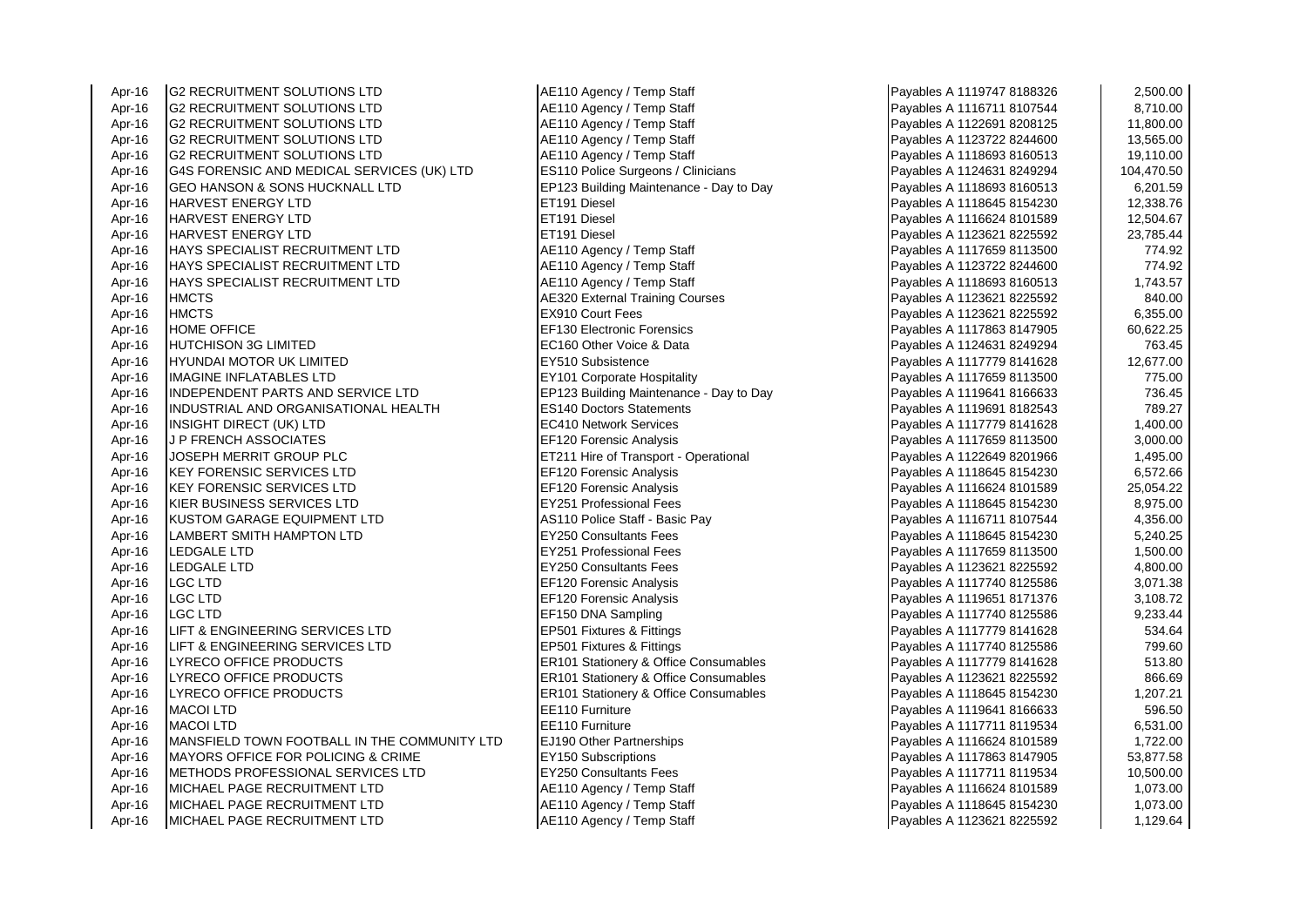Apr-16 MICHAEL PAGE RECRUITMENT LTD AE110 Agency / Temp Staff Apr-16 MICHAEL PAGE RECRUITMENT LTD A 2007 AE Apr-16 MICHAEL PAGE RECRUITMENT LTD AE110 Agency / Temp Staff ADD Agency / Temp Staff Payables A 111779 81416<br>Abr-16 MICHAEL PAGE RECRUITMENT LTD A 11178 81416 MICHAEL PAGE RECRUITMENT LTD Apr-16 MICHAEL PAGE RECRUITMENT LTD **EY250 Consultants Fees** Apr-16 MISCO UK LTD EC501 Hardware - purchase Payables A 11111 11171 11171 81111 81111 81111 81111 81111 8111<br>Apr-16 MISCO UK LTD EC590 0ther IT Costs Apr-16 |MISCO UK LTD |EC590 Other IT Costs |Payables A 1123652 8232162 | 3,423.30 Apr-16 MISTERTON PARISH COUNCIL<br>Apr-16 MITIF CLEANING & SUPPORT SERVICES LTD EP401 Contract Cleaning Apr-16 MITIE CLEANING & SUPPORT SERVICES LTD EP401 Contract Cleaning Payables A 1111 CLEANING & SUPPORT SERVICES LTD Apr-16 MIVEN LTD EP250 Rent Payables A 1118693 8160513 3,375.00 Apr-16 MIVEN LTD EP253 Service Charge Apr-16 MLL TELECOM **EXAMPLE A 11196 120 Apr-16** Payable Payable Payable Payable Payables A 111964 8166631 2,563.50 Apr-16 MLL TELECOM EC420 Network Management<br>Apr-16 MSM ENVIRONMENTAL SERVICES LTD EP205 Water Services / Rates Apr-16 MSM ENVIRONMENTAL SERVICES LTD<br>Apr-16 NATIONAL MONITORING **ALARET APPENDITORING EP451 Intruder Alarms Payable A 111711 8121953** Apr-16 NATIONAL OFFENDER MANAGEMENT SERVICES EJ190 Other Partnerships <br>Apr-16 NMK BUSINESS SOLUTIONS I TD **NMK BUSINESS SOLUTIONS LTD** Apr-16 NORTHGATE PUBLIC SERVICES (UK) LTD **EXECUTES** PART RECS12 Software Licences Apr-16 NORTHGATE VEHICLE HIRE LTD **ET211 Hire of Transport - Operational**<br>Apr-16 NOTTINGHAMSHIRE COUNTY COUNCIL **EY251 Professional Fees** NOTTINGHAMSHIRE COUNTY COUNCIL Apr-16 ORCHID CELLMARK LTD EF150 DNA Sampling Apr-16 ORCHID CELLMARK LTD EXAMPLE PAYABLES A 111 ST LEFT A 111 SAMPling Apr-16 ORCHID CELLMARK LTD EF150 DNA Sampling Apr-16 ORCHID CELLMARK LTD EF150 DNA Sampling Apr-16 PARK HALL VETERINARY CLINIC LTD EX611 Police Dogs - Feed/kennelling/vets Apr-16 |PART FIVE LTD |EY250 Consultants Fees 7,050.00 Apr-16 |PAYPOINT PLC |EY251 Professional Fees 815.00 825.00 Apr-16 PERSONNEL HYGIENE SERVICES LTD EP355 Hazardous Waste Apr-16 PHOENIX LIFE LTD EP250 Rent Payables A 1118693 8160513 18,093.75 Apr-16 PITNEY BOWES LTD EXAMPLE RECATE RECATE RECATE RECATE RECATE RECATE RECATE RECATE RECATE Apr-16 POLICE AND CRIME COMMISSIONER FOR DERBYSHIRE ET101 Vehicle Repairs Apr-16 POLICE AND CRIME COMMISSIONER FOR HAMPSHIRE **ELITE FOR 15** Fartnerships Apr-16 POLICE AND CRIME COMMISSIONER FOR LEICESTERSHIRE EJ190 Other Partnerships Apr-16 **POLICE AND CRIME COMMISSIONER FOR LINCOLNSHIRE EJ190 Other Partnerships** Apr-16 POLICE SUPERINTENDANTS ASSOCIATION OF ENGLAND & WEX330 Other Insurance Apr-16 POST OFFICE LIMITED<br>Apr-16 PROF S AI-SARRAJ PROFES A 1117779 814162 814162 814162 814161628 665.000 81416162 676.000 814162 81416 Apr-16 RECIPERO LTD EJ801 PNC Costs Payables A 1118693 8160513 6,846.00 Apr-16 RECOVERY MANAGEMENT SERVICES LTD EX750 Vehicle Recovery Costs Apr-16 REED SPECIALIST RECRUITMENT LTD ALE110 Agency / Temp Staff Apr-16 REED SPECIALIST RECRUITMENT LTD AE110 Agency / Temp Staff Payable A 11176 Apr-16 81150 According Payables A 11176 According Payables A 11176 Apr-16 81250 812500 2,500.000 2,500.000 2,500.000 2,500.000 2,500.000 2,5 **REED SPECIALIST RECRUITMENT LTD** Apr-16 REED SPECIALIST RECRUITMENT LTD AE110 Agency / Temp Staff Apr-16 REED SPECIALIST RECRUITMENT LTD Apr-16 REED SPECIALIST RECRUITMENT LTD Apr-16 REED SPECIALIST RECRUITMENT LTD And According A 1110 Agency / Temp Staff Apr-16 REED SPECIALIST RECRUITMENT LTD And Act 110 Agency / Temp Staff Apr-16 REED SPECIALIST RECRUITMENT LTD Annual AE110 Agency / Temp Staff Apr-16 REMEDI **EXAMPLE REMEDI** EXAMPLE 2014 **REMEDI** EXAMPLE 2014 **15,878.999 15,878.999 15,878.999 15,878.999 15,878.999 15,878.999 15,878.999 15,878.999 15,878.999 15,878.999 15,878.999 15,878.999 15,878.999 15,878.999 1** 

**EF110 Pathologists Fees** 

| Payables A 1117740 8125586 | 2,268.39   |
|----------------------------|------------|
| Payables A 1117779 8141628 | 2,485.05   |
| Payables A 1122691 8208125 | 2,485.05   |
| Payables A 1117740 8125586 | 10,004.31  |
| Payables A 1117711 8119534 | 709.00     |
| Payables A 1123652 8232162 | 3,423.30   |
| Payables A 1119651 8171376 | 879.79     |
| Payables A 1117863 8147905 | 49,112.36  |
| Payables A 1118693 8160513 | 3,375.00   |
| Payables A 1118693 8160513 | 87,202.48  |
| Payables A 1119641 8166633 | 2,563.50   |
| Payables A 1117779 8141628 | 32,429.50  |
| Payables A 1117659 8113500 | 1,916.67   |
| Payables A 1117711 8119534 | 4,385.20   |
| Payables A 1117740 8125586 | 8,308.51   |
| Payables A 1119641 8166633 | 1,907.49   |
| Payables A 1116711 8107544 | 21,689.00  |
| Payables A 1117740 8125586 | 611.50     |
| Payables A 1124633 8249422 | 129,689.00 |
| Payables A 1117863 8147905 | 1,865.00   |
| Payables A 1118645 8154230 | 5,901.00   |
| Payables A 1117711 8119534 | 5,902.50   |
| Payables A 1116624 8101589 | 17,836.50  |
| Payables A 1119641 8166633 | 1,723.44   |
| Payables A 1116711 8107544 | 7,050.00   |
| Payables A 1117779 8141628 | 825.00     |
| Payables A 1117711 8119534 | 2,093.43   |
| Payables A 1118693 8160513 | 18,093.75  |
| Payables A 1123722 8244600 | 2,000.00   |
| Payables A 1117863 8147905 | 747.94     |
| Payables A 1118693 8160513 | 6,010.80   |
| Payables A 1116711 8107544 | 5,170.35   |
| Payables A 1116711 8107544 | 214,716.82 |
| Payables A 1123677 8238408 | 12,260.00  |
| Payables A 1117779 8141628 | 665.00     |
| Payables A 1117711 8119534 | 1,800.00   |
| Payables A 1118693 8160513 | 6,846.00   |
| Payables A 1123677 8238408 | 4,080.43   |
| Payables A 1117779 8141628 | 2,193.60   |
| Payables A 1117659 8113500 | 2,500.00   |
| Payables A 1117740 8125586 | 3,993.60   |
| Payables A 1123722 8244600 | 5,617.00   |
| Payables A 1119651 8171376 | 7,505.30   |
| Payables A 1119747 8188326 | 7,919.65   |
| Payables A 1116624 8101589 | 17,024.50  |
| Payables A 1119641 8166633 | 17,826.78  |
| Payables A 1116624 8101589 | 15,878.99  |